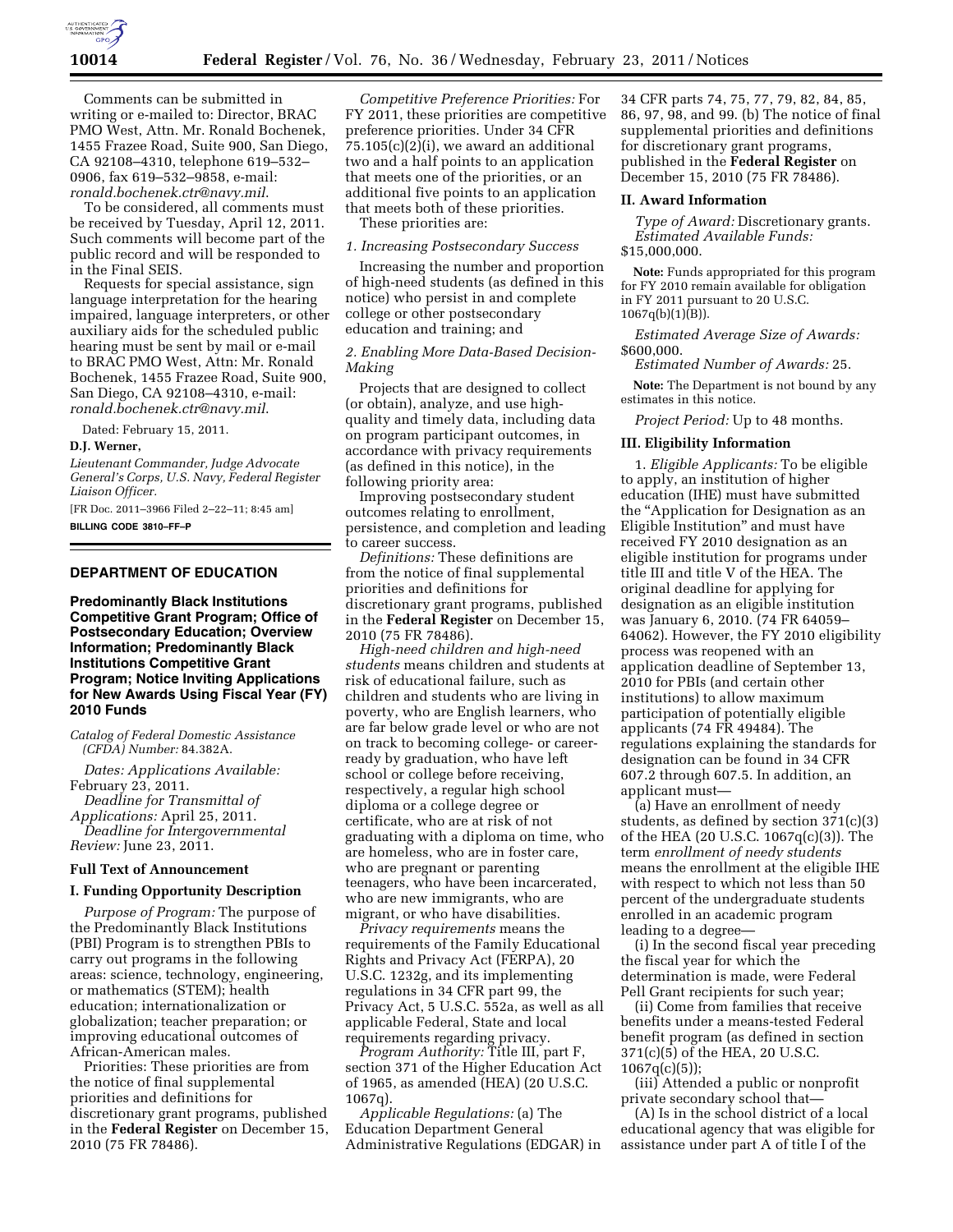Elementary and Secondary Education Act of 1965, as amended (ESEA) (20 U.S.C. 6301 *et seq.*), for any year during which the student attended such secondary school; and

(B) For the purpose of this paragraph and for that year, was determined by the Secretary (pursuant to regulations and after consultation with the State educational agency of the State in which the school is located) to be a school in which the enrollment of children counted under a measure of poverty described in section 1113(a)(5) of the ESEA (20 U.S.C. 6313(a)(5)) exceeds 30 percent of the total enrollment of such school; or

(iv) Are first-generation college students, as that term is defined in section 402A(h) of the HEA (20 U.S.C. 1070a–11(h)), and a majority of such first-generation college students are lowincome individuals, as that term is defined in section 402A(h) of the HEA (20 U.S.C. 1070a–11(h));

(b) Have an average educational and general expenditure that is low, per fulltime equivalent undergraduate student in comparison with the average educational and general expenditure per full-time equivalent undergraduate student of IHEs that offer similar instruction. The Secretary may waive this requirement, in accordance with section 392(b) of the HEA (20 U.S.C. 1068a(b)), in the same manner as the Secretary applies the waiver requirements to grant applicants under section 312(b)(1)(B) of the HEA (20 U.S.C. 1058(b)(1)(B));

(c) Have an enrollment of undergraduate students—

(i) That is at least 40 percent Black American students;

(ii) That is at least 1,000 undergraduate students;

(iii) Of which not less than 50 percent of the undergraduate students enrolled at the institution are low-income individuals, as that term is defined in section 402A(h) of the HEA (20 U.S.C. 1070a–11(h)), or first generation college students, as that term is defined in section 402A(h) of the HEA (20 U.S.C. 1070a–11(h)); and

(iv) Of which not less than 50 percent of the undergraduate students are enrolled in an educational program leading to a bachelor's or associate's degree that the institution is licensed to award by the State in which the institution is located;

(d) Is legally authorized to provide, and provides, within the State an educational program for which the IHE awards a bachelor's degree or, in the case of a junior or community college, an associate's degree;

(e) Is accredited by a nationally recognized accrediting agency or association determined by the Secretary to be a reliable authority as to the quality of training offered, or is, according to such an agency or association, making reasonable progress toward accreditation; and

(f) Is not receiving assistance under part B of title III or part A of Title V of the HEA or an annual authorization of appropriations under the Act of March 2, 1867 (20 U.S.C. 123).

2. *Cost Sharing or Matching:* This program does not require cost sharing or matching.

## **IV. Application and Submission Information**

1. *Address to Request Application Package:* Bernadette D. Miles, U.S. Department of Education, 1990 K Street, NW., Washington, DC 20006. Telephone: 202–502–7616, or by e-mail: *[Bernadette.Miles@ed.gov.](mailto:Bernadette.Miles@ed.gov)* 

If you use a telecommunications device for the deaf (TDD), call the Federal Relay Service (FRS), toll free, at 1–800–877–8339.

Individuals with disabilities can obtain a copy of the application package in an accessible format (*e.g.,* braille, large print, audiotape, or computer diskette) by contacting the program contact person listed in this section.

2. *Content and Form of Application Submission:* Requirements concerning the content of an application, together with the forms you must submit, are in the application package for this program.

Page Limit: The application narrative is where you, the applicant, address the selection criteria that reviewers use to evaluate your application. You must limit the application narrative [Part III] to no more than 40 pages, using the following standards. For purposes of determining compliance with the page limit, each page on which there are words will be counted as one full page except as specifically discussed below.

• A "page" is  $8.5'' \times 11''$ , on one side only, with 1″ margins at the top, bottom, and both sides. Page numbers and an identifier may be outside of the 1″ margin.

• Double space (no more than three lines per vertical inch) all text in the application narrative, *except* titles, headings, footnotes, quotations, references, and captions. Charts, tables, figures, and graphs in the application narrative may be singled spaced and will count toward the page limit.

• Use a font that is either 12 point or larger, or no smaller than 10 pitch (characters per inch). However, you may use a 10 point font in charts, tables, figures, and graphs.

• Use one of the following fonts: Times New Roman, Courier, Courier New, or Arial. Applications submitted in any other font (including Times Roman and Arial Narrow) will not be accepted.

The page limit does not apply to Part I, the cover sheet SF 424; Part II, the budget section, including the narrative budget justification; Part IV, the assurances and certifications; or the one-page abstract. The page limit also does not apply to a table of contents. If you include any attachments or appendices not specifically requested, these items will be counted as part of the program narrative (Part III) for purposes of the page limit requirement. You must include your complete response to the selection criteria in the program narrative.

We will reject your application if you exceed the page limit.

3. *Submission Dates and Times:* 

*Applications Available:* February 23, 2011.

*Deadline for Transmittal of Applications:* April 25, 2011.

Applications for grants under this program must be submitted electronically using the Grants.gov Apply site (Grants.gov). For information (including dates and times) about how to submit your application electronically, or in paper format by mail or hand delivery if you qualify for an exception to the electronic submission requirement, please refer to section IV.7. *Other Submission Requirements* of this notice.

We do not consider an application that does not comply with the deadline requirements.

Individuals with disabilities who need an accommodation or auxiliary aid in connection with the application process should contact the person listed under *For Further Information Contact*  in section VII of this notice. If the Department provides an accommodation or auxiliary aid to an individual with a disability in connection with the application process, the individual's application remains subject to all other requirements and limitations in this notice.

*Deadline for Intergovernmental Review:* June 23, 2011.

4. *Intergovernmental Review:* This program is subject to Executive Order 12372 and the regulations in 34 CFR part 79. Information about Intergovernmental Review of Federal Programs under Executive Order 12372 is in the application package for this program.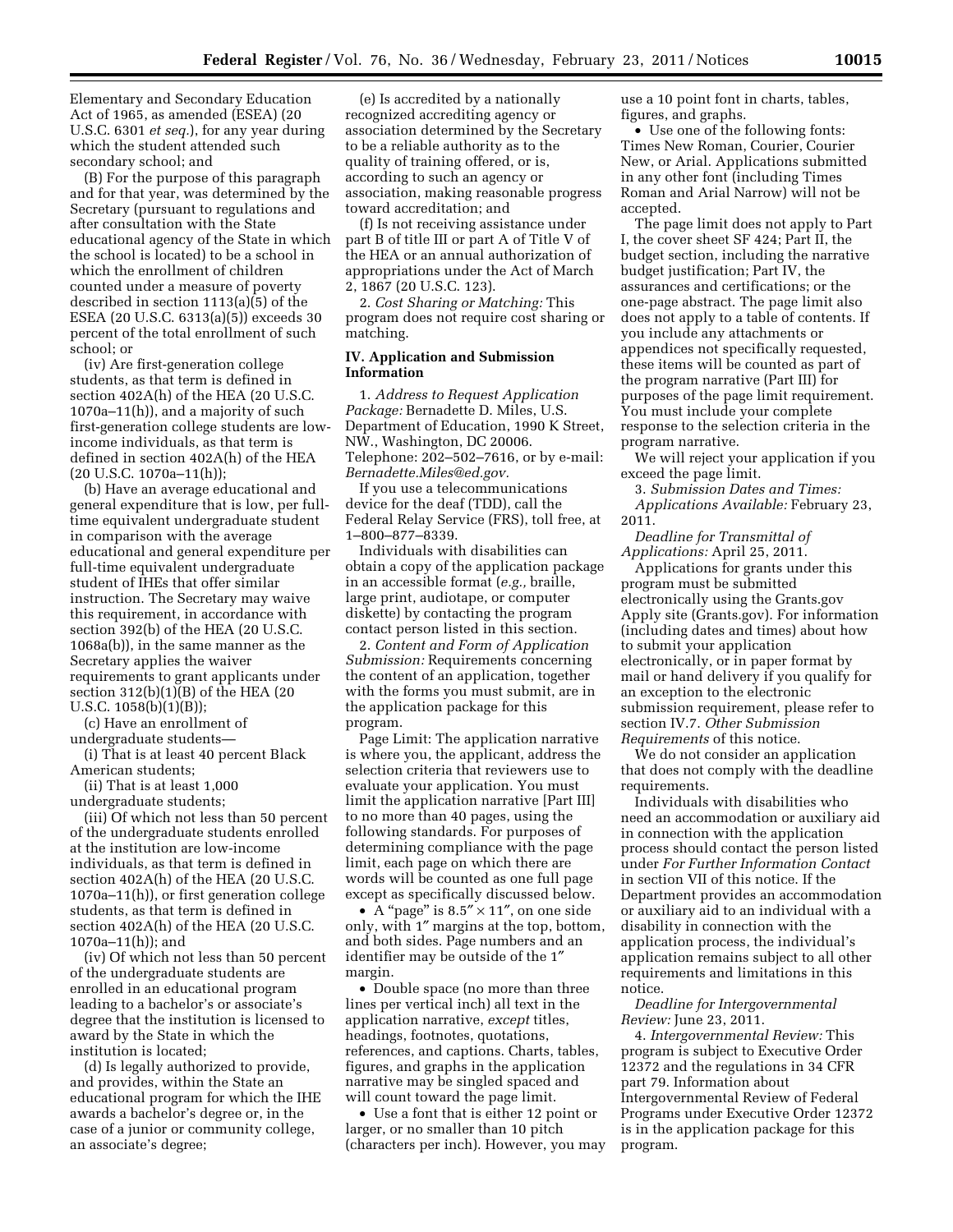5. *Funding Restrictions:* We reference regulations outlining funding restrictions in the *Applicable Regulations* section of this notice.

6. *Data Universal Numbering System Number, Taxpayer Identification Number, and Central Contractor Registry:* To do business with the Department of Education, you must—

a. Have a Data Universal Numbering System (DUNS) number and a Taxpayer Identification Number (TIN);

b. Register both your DUNS number and TIN with the Central Contractor Registry (CCR), the Government's primary registrant database;

c. Provide your DUNS number and TIN on your application; and

d. Maintain an active CCR registration with current information while your application is under review by the Department and, if you are awarded a grant, during the project period.

You can obtain a DUNS number from Dun and Bradstreet. A DUNS number can be created within one business day.

If you are a corporate entity, agency, institution, or organization, you can obtain a TIN from the Internal Revenue Service. If you are an individual, you can obtain a TIN from the Internal Revenue Service or the Social Security Administration. If you need a new TIN, please allow two to five weeks for your TIN to become active.

The CCR registration process may take five or more business days to complete. If you are currently registered with the CCR, you may not need to make any changes. However, please make certain that the TIN associated with your DUNS number is correct. Also note that you will need to update your CCR registration on an annual basis. This may take three or more business days to complete.

In addition, if you are submitting your application via Grants.gov, you must (1) be designated by your organization as an Authorized Organization Representative (AOR); and (2) register yourself with Grants.gov as an AOR. Details on these steps are outlined in the Grants.gov 3– Step Registration Guide (*see [http://](http://www.grants.gov/section910/Grants.govRegistrationBrochure.pdf) [www.grants.gov/section910/](http://www.grants.gov/section910/Grants.govRegistrationBrochure.pdf)  [Grants.govRegistrationBrochure.pdf](http://www.grants.gov/section910/Grants.govRegistrationBrochure.pdf)*).

7. *Other Submission Requirements:*  Applications for grants under this program must be submitted electronically unless you qualify for an exception to this requirement in accordance with the instructions in this section.

a. *Electronic Submission of Applications.* 

Applications for grants under the Predominantly Black Institutions Program, CFDA Number 84.382A, must be submitted electronically using the

Governmentwide Grants.gov Apply site at *[http://www.Grants.gov.](http://www.Grants.gov)* Through this site, you will be able to download a copy of the application package, complete it offline, and then upload and submit your application. You may not email an electronic copy of a grant application to us.

We will reject your application if you submit it in paper format unless, as described elsewhere in this section, you qualify for one of the exceptions to the electronic submission requirement *and*  submit, no later than two weeks before the application deadline date, a written statement to the Department that you qualify for one of these exceptions. Further information regarding calculation of the date that is two weeks before the application deadline date is provided later in this section under *Exception to Electronic Submission Requirement.* 

You may access the electronic grant application for the Predominantly Black Institutions Program at www.Grants.gov. You must search for the downloadable application package for this program by the CFDA number. Do not include the CFDA number's alpha suffix in your search (*e.g.,* search for 84.382, not 84.382A).

Please note the following:

• When you enter the Grants.gov site, you will find information about submitting an application electronically through the site, as well as the hours of operation.

• Applications received by Grants.gov are date and time stamped. Your application must be fully uploaded and submitted and must be date and time stamped by the Grants.gov system no later than 4:30:00 p.m., Washington, DC time, on the application deadline date. Except as otherwise noted in this section, we will not accept your application if it is received—that is, date and time stamped by the Grants.gov system—after 4:30:00 p.m., Washington, DC time, on the application deadline date. We do not consider an application that does not comply with the deadline requirements. When we retrieve your application from Grants.gov, we will notify you if we are rejecting your application because it was date and time stamped by the Grants.gov system after 4:30:00 p.m., Washington, DC time, on the application deadline date.

• The amount of time it can take to upload an application will vary depending on a variety of factors, including the size of the application and the speed of your Internet connection. Therefore, we strongly recommend that you do not wait until the application deadline date to begin the submission process through Grants.gov.

• You should review and follow the Education Submission Procedures for submitting an application through Grants.gov that are included in the application package for this program to ensure that you submit your application in a timely manner to the Grants.gov system. You can also find the Education Submission Procedures pertaining to Grants.gov under News and Events on the Department's G5 system home page at *[http://www.G5.gov.](http://www.G5.gov)* 

• You will not receive additional point value because you submit your application in electronic format, nor will we penalize you if you qualify for an exception to the electronic submission requirement, as described elsewhere in this section, and submit your application in paper format.

• You must submit all documents electronically, including all information you typically provide on the following forms: the Application for Federal Assistance (SF 424), the Department of Education Supplemental Information for SF 424, Budget Information—Non-Construction Programs (ED 524), and all necessary assurances and certifications.

• You must attach any narrative sections of your application as files in a .PDF (Portable Document) format only. If you upload a file type other than a .PDF or submit a password-protected file, we will not review that material.

• Your electronic application must comply with any page-limit requirements described in this notice.

• After you electronically submit your application, you will receive from Grants.gov an automatic notification of receipt that contains a Grants.gov tracking number. (This notification indicates receipt by Grants.gov only, not receipt by the Department.) The Department then will retrieve your application from Grants.gov and send a second notification to you by e-mail. This second notification indicates that the Department has received your application and has assigned your application a PR/Award number (an EDspecified identifying number unique to your application).

• We may request that you provide us original signatures on forms at a later date.

*Application Deadline Date Extension in Case of Technical Issues with the Grants.gov System:* If you are experiencing problems submitting your application through Grants.gov, please contact the Grants.gov Support Desk, toll free, at 1–800–518–4726. You must obtain a Grants.gov Support Desk Case Number and must keep a record of it.

If you are prevented from electronically submitting your application on the application deadline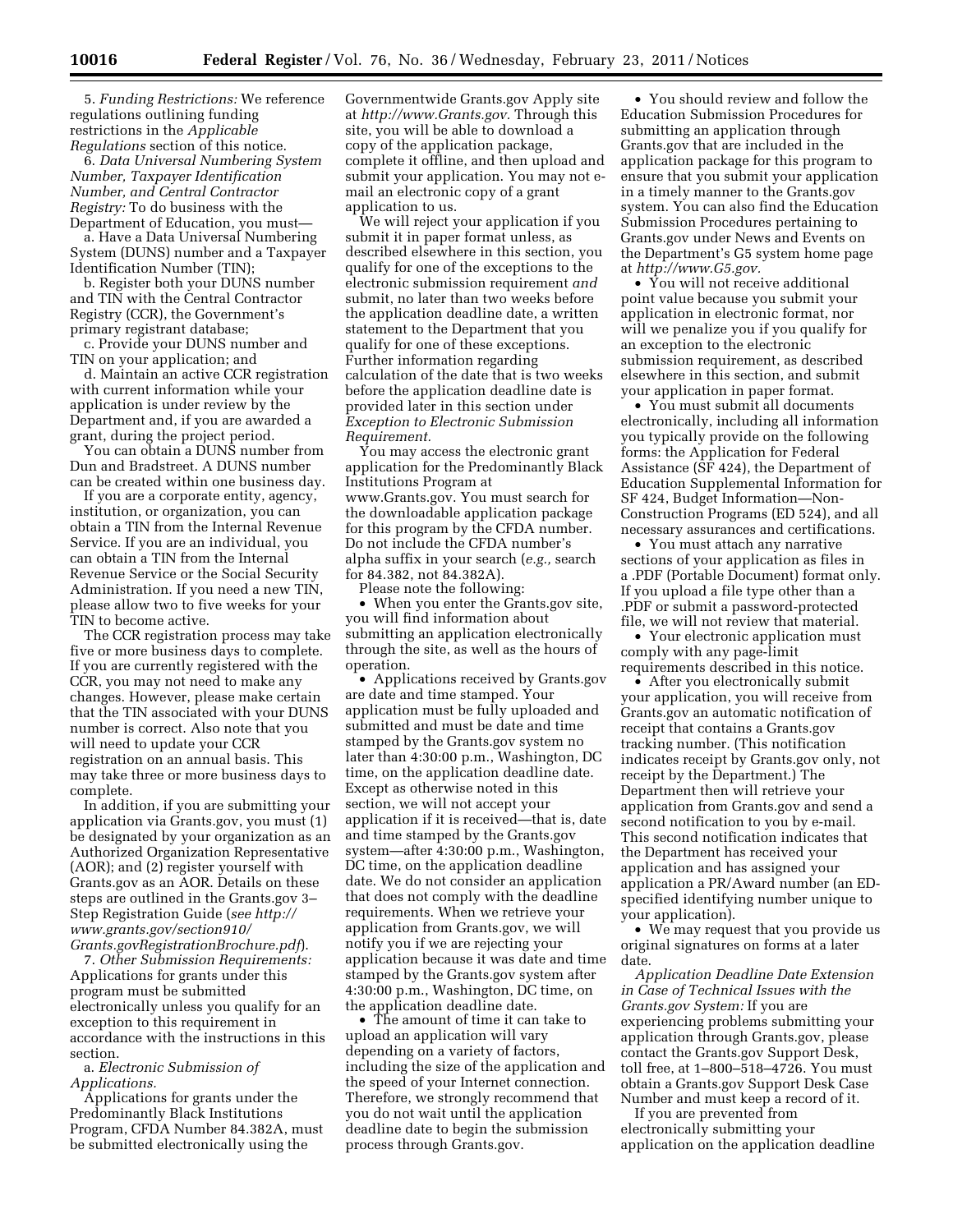date because of technical problems with the Grants.gov system, we will grant you an extension until 4:30:00 p.m., Washington, DC time, the following business day to enable you to transmit your application electronically or by hand delivery. You also may mail your application by following the mailing instructions described elsewhere in this notice.

If you submit an application after 4:30:00 p.m., Washington, DC time, on the application deadline date, please contact the person listed under *For Further Information Contact* in section VII of this notice and provide an explanation of the technical problem you experienced with Grants.gov, along with the Grants.gov Support Desk Case Number. We will accept your application if we can confirm that a technical problem occurred with the Grants.gov system and that that problem affected your ability to submit your application by 4:30:00 p.m., Washington, DC time, on the application deadline date. The Department will contact you after a determination is made on whether your application will be accepted.

**Note:** The extensions to which we refer in this section apply only to the unavailability of, or technical problems with, the Grants.gov system. We will not grant you an extension if you failed to fully register to submit your application to Grants.gov before the application deadline date and time or if the technical problem you experienced is unrelated to the Grants.gov system.

*Exception to Electronic Submission Requirement:* You qualify for an exception to the electronic submission requirement, and may submit your application in paper format, if you are unable to submit an application through the Grants.gov system because––

• You do not have access to the Internet; or

• You do not have the capacity to upload large documents to the Grants.gov system; *and* 

• No later than two weeks before the application deadline date (14 calendar days or, if the fourteenth calendar day before the application deadline date falls on a Federal holiday, the next business day following the Federal holiday), you mail or fax a written statement to the Department, explaining which of the two grounds for an exception prevents you from using the Internet to submit your application.

If you mail your written statement to the Department, it must be postmarked no later than two weeks before the application deadline date. If you fax your written statement to the Department, we must receive the faxed statement no later than two weeks before the application deadline date.

Address and mail or fax your statement to: Bernadette D. Miles, U.S. Department of Education, 1990 K Street, NW., Washington, DC 20006. FAX: 202– 502–7861.

Your paper application must be submitted in accordance with the mail or hand delivery instructions described in this notice.

b. *Submission of Paper Applications by Mail.* 

If you qualify for an exception to the electronic submission requirement, you may mail (through the U.S. Postal Service or a commercial carrier) your application to the Department. You must mail the original and two copies of your application, on or before the application deadline date, to the Department at the following address: U.S. Department of Education, Application Control Center, Attention: (CFDA Number 84.382A), LBJ Basement Level 1, 400 Maryland Avenue, SW., Washington, DC 20202–4260.

You must show proof of mailing consisting of one of the following: (1) A legibly dated U.S. Postal Service

postmark. (2) A legible mail receipt with the

date of mailing stamped by the U.S. Postal Service.

(3) A dated shipping label, invoice, or receipt from a commercial carrier.

(4) Any other proof of mailing acceptable to the Secretary of the U.S. Department of Education.

If you mail your application through the U.S. Postal Service, we do not accept either of the following as proof of mailing:

(1) A private metered postmark.

(2) A mail receipt that is not dated by the U.S. Postal Service.

If your application is postmarked after the application deadline date, we will not consider your application.

**Note:** The U.S. Postal Service does not uniformly provide a dated postmark. Before relying on this method, you should check with your local post office.

c. *Submission of Paper Applications by Hand Delivery.* 

If you qualify for an exception to the electronic submission requirement, you (or a courier service) may deliver your paper application to the Department by hand. You must deliver the original and two copies of your application by hand, on or before the application deadline date, to the Department at the following address: U.S. Department of Education, Application Control Center, Attention: (CFDA Number 84.382A), 550 12th Street, SW., Room 7041, Potomac Center Plaza, Washington, DC 20202–4260.

The Application Control Center accepts hand deliveries daily between 8:00 a.m. and 4:30:00 p.m., Washington, DC time, except Saturdays, Sundays, and Federal holidays.

**Note for Mail or Hand Delivery of Paper Applications:** If you mail or hand deliver your application to the Department—

(1) You must indicate on the envelope and—if not provided by the Department—in Item 11 of the SF 424 the CFDA number, including suffix letter, if any, of the competition under which you are submitting your application; and

(2) The Application Control Center will mail to you a notification of receipt of your grant application. If you do not receive this notification within 15 business days from the application deadline date, you should call the U.S. Department of Education Application Control Center at (202) 245– 6288.

## **V. Application Review Information**

1. *Selection Criteria:* The selection criteria for this program are from 34 CFR 75.209(a) and 75.210, and are as follows—

Need for the project (20 points); Quality of the project design (15 points);

Quality of project services (15 points); Quality of project personnel (10 points);

Adequacy of resources (5 points);

Quality of the management plan (20 points);

Quality of project evaluation (15 points).

Additional information regarding these criteria is in the application package for this competition.

2. *Review and Selection Process:* We remind potential applicants that in reviewing applications in any discretionary grant competition, the Secretary may consider, under 34 CFR 75.217(d)(3), the past performance of the applicant in carrying out a previous award, such as the applicant's use of funds, and compliance with grant conditions. The Secretary may also consider whether the applicant failed to submit a timely performance report or submitted a report of unacceptable quality.

In addition, in making a competitive grant award, the Secretary also requires various assurances including those applicable to Federal civil rights laws that prohibit discrimination in programs or activities receiving Federal financial assistance from the Department of Education (34 CFR 100.4, 104.5, 106.4, 108.8, and 110.23).

An additional factor we consider in selecting an application for an award is that applicants must provide, as an attachment to the application, the